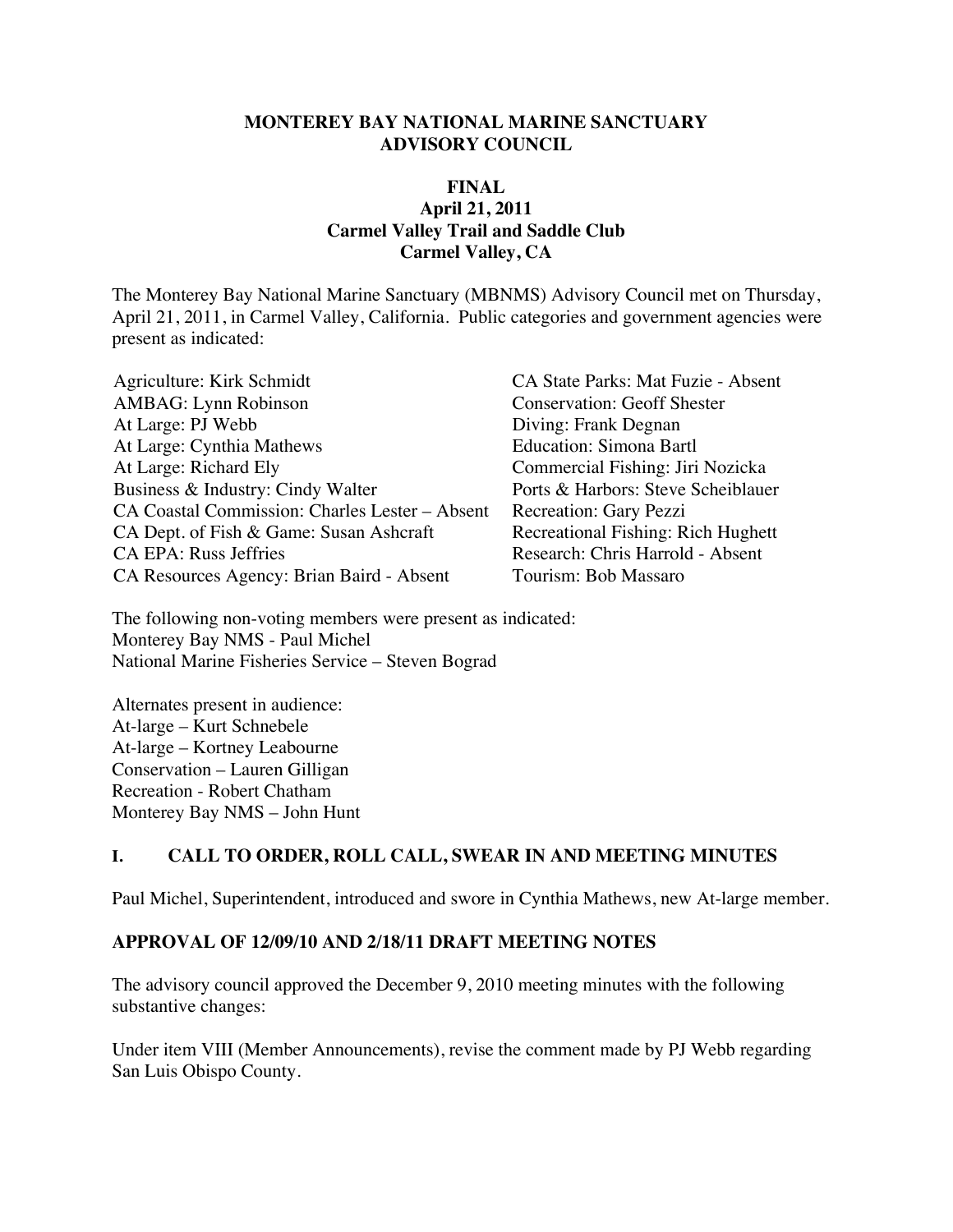### **MOTION: (Passed)**

Motion introduced by Richard Ely, seconded by Gary Pezzi. **(Vote: 10 in favor, 0 opposed, 2 abstentions)**

The advisory council approved the February 18, 2011 joint GFNMS/MBNMS meeting minutes with the following substantive changes:

Under item II (Public Comment), Steve Scheiblauer proposed modifications to reflect the concerns expressed about the motorized personal watercraft rule and safety considerations.

Under item IV (Enforcement Update), Steve Scheiblauer proposed modifications to reflect that the public was allowed to comment during this item.

### **MOTION: (Passed)**

Motion introduced by Lynn Robinson, seconded by Russ Jeffries **(Vote: 6 in favor, 0 opposed, 8 abstentions)**

Paul Michel introduced John Hunt, new MBNMS Deputy Superintendent.

# **II. PUBLIC COMMENT FOR ITEMS NOT ON THE AGENDA**

No members of the public were present to provide comments.

### **III. SUPERINTENDENT'S REPORT**

Paul Michel provided updates on several important sanctuary related items such as the Sanctuary Currents Symposium, the sanctuary budget situation for the next two years, a State Parks grant for \$500,000 for the Sanctuary Exploration Center, the Japan Tsunami, Highway 1/Big Sur closures and working with Caltrans, a successful mission to look at the Med Taipei container, a National Geographic grant to conduct outreach to the recreational boating community, the MBNMS staff retreat focusing on the budget situation and priorities for the next year.

## **IV. SANCTUARY EXPLORATION CENTER CAPITAL CAMPAIGN**

Mark DiOrio, National Marine Sanctuary Foundation Capital Campaign Director, provided a brief presentation on the status of the capital campaign for the Sanctuary Exploration Center. Mr. DiOrio sought the help of the sanctuary advisory council in helping to meet the goal of \$3 million for exhibits within the Sanctuary Exploration Center. Mr. DiOrio's powerpoint presentation may be viewed at http://montereybay.noaa.gov/sac/2011/042111/agenda.html.

# **V. CALIFORNIA MARINE LIFE PROTECTION ACT UPDATE**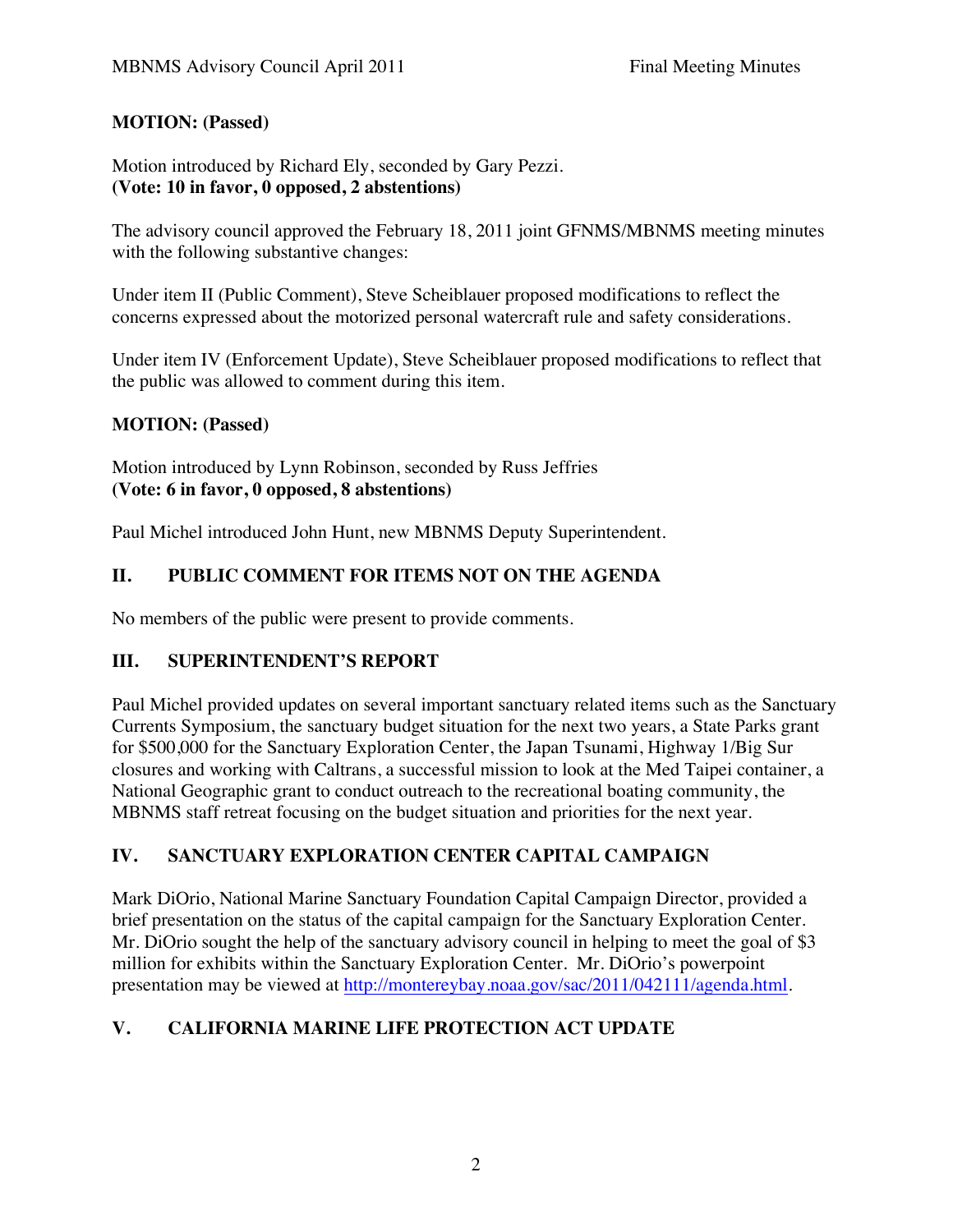Susan Ashcraft, California Department of Fish and Game, provided a presentation on the status of the California Marine Life Protection Act. Ms. Ashcraft's powerpoint presentation may be viewed at http://montereybay.noaa.gov/sac/2011/042111/agenda.html.

### **VI. MBNMS/MBARI SHIPPING CONTAINER RESEARCH**

Dr. Andrew DeVogelaere, MBNMS Research Coordinator, provided a presentation on the recent trip by MBNMS and the Monterey Bay Aquarium Research Institute (MBARI) to characterize the Med Taipei shipping container that MBARI found within the Sanctuary in 2004. Dr. DeVogelaere's powerpoint presentation may be viewed at http://montereybay.noaa.gov/sac/2011/042111/agenda.html.

## **VII. "RECONNECTING WITH YOUR SANCTUARY": SEABIRDS**

Josh Adams, United States Geological Survey, provided a presentation on seabirds along the west coast, particularly in the MBNMS. Mr. Adams powerpoint presentation may be viewed at http://montereybay.noaa.gov/sac/2011/042111/agenda.html.

## **VIII. OCEAN ACIDIFICATION TASK FORCE ACTION PLAN**

Dr. John Hunt, MBNMS Deputy Superintendent, provided a presentation on the West Coast Acidification Task Force action plan. Dr. Hunt's powerpoint presentation may be viewed at http://montereybay.noaa.gov/sac/2011/042111/agenda.html.

### **IX. LUNCH**

## **X. MEMBER ANNOUNCEMENTS**

Lynn Robinson, AMBAG, encouraged everyone to visit the Sanctuary Exploration Center in Santa Cruz to see the work that has been completed so far on the building.

PJ Webb, At-Large, announced that San Luis Obispo County suffered extensive damage from the Japan tsunami damage in the harbors of Morro Bay and Port San Luis. PJ also announced that there had been another landslide on Highway 1, closing down access to Big Sur from the south. The closure was estimated to take a month to clear. PJ announced there was an auto club magazine article highlighting beaches in our area that also highlighted the MBNMS Coastal Discovery Center and proper tidepool etiquette. She thanked Carolyn Skinder, MBNMS Education and Outreach Specialist, for her input on this article. Additionally, PJ announced that there is a Speakers Bureau series presenting sanctuary information and updates to the community in the southern region. This series has provided valuable outreach, education and support for the Coastal Discovery Center. PJ congratulated Chris Harrold, Sanctuary staff, and volunteers for the very successful Sanctuary Currents Symposium. Lastly, the Coastal Discovery Center recently finished a new docent training program, adding fresh new faces to the visitor center.

Simona Bartl, Education, announced that Moss Landing Marine Laboratories will have their open house April 30<sup>th</sup> and May 1<sup>st</sup> from 9 am to 5 pm. She encouraged everyone to attend and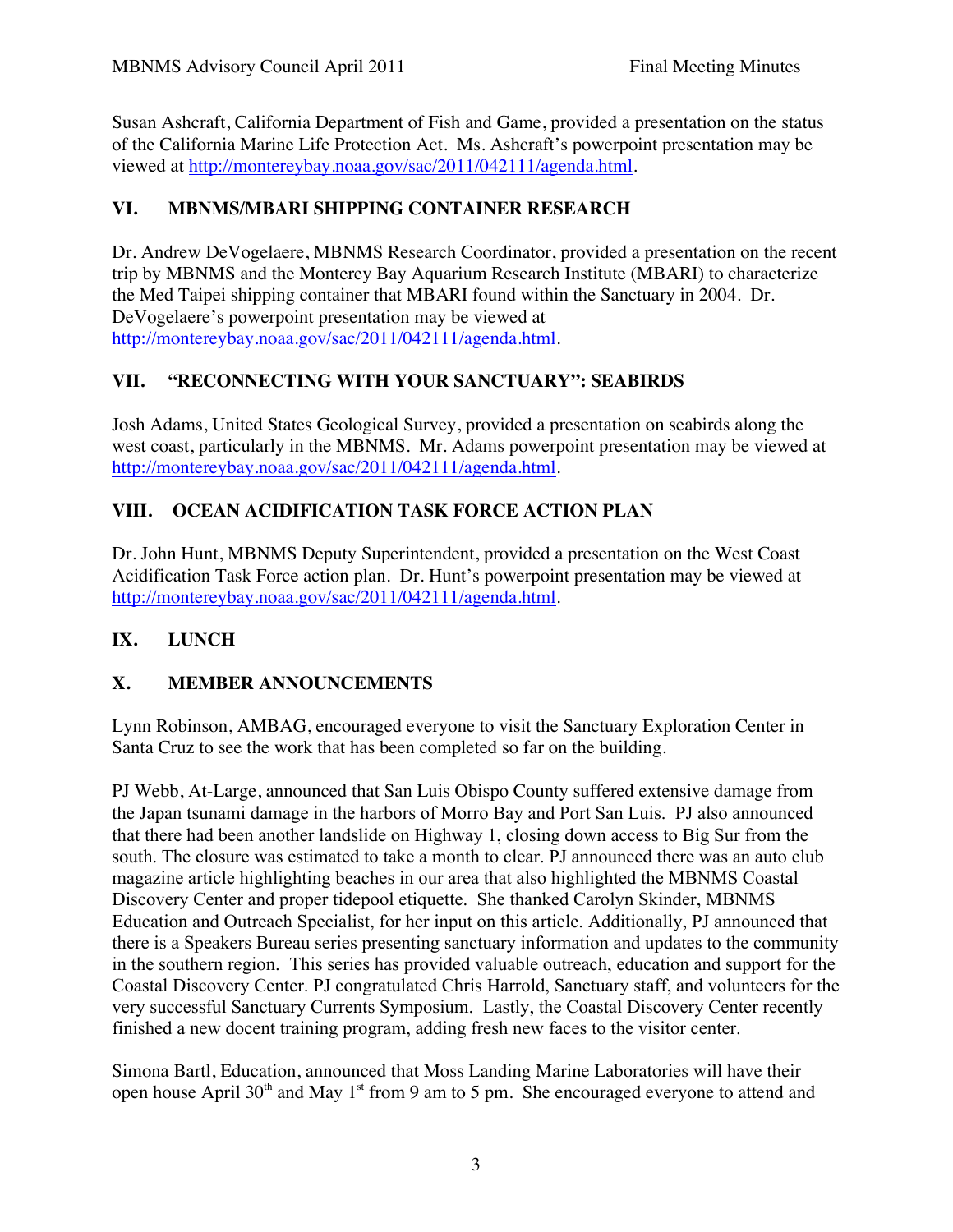bring his or her family. As the new chair of the Sanctuary Education Panel (SEP) she wanted to let everyone know that the SEP had not met for a while and they are now meeting again. The SEP talked about changing their website to provide resources to the education community, particularly formal educators. The SEP would like to add calendar of events online. They are also trying to see what other educators they can bring to the SEP.

Paul Michel reminded the advisory council that there would not be a June advisory council meeting due to budget cuts. He announced that World Oceans Day is in early June.

Kortney Leabourne, At-Large, announced that TeamOCEAN, the MBNMS volunteer naturalist kayak group, will be kicking of their season on Memorial Day weekend.

Geoff Shester, Conservation, announced that Oceana is sponsoring the California forage bill AB1299 that was authored by Assemblyman Jared Huffman.

### **XI. DESALINATION**

Brad Damitz, MBNMS Environmental Policy Specialist, provided a presentation on existing and proposed desalination projects within the MBNMS. Mr. Damitz's powerpoint presentation may be viewed at http://montereybay.noaa.gov/sac/2011/042111/agenda.html.

PJ Webb, At large primary, provided comments from members of the Cambria community regarding the project in Cambria.

## **XII. ECOSYSTEM BASED MANAGEMENT (EBM) INITIATIVE**

Dr. Rikki Dunsmore, MBNMS Resource Protection Specialist, provided an update on the MBNMS EBM Initiative. Dr. Dunsmore's powerpoint presentation may be viewed at http://montereybay.noaa.gov/sac/2011/042111/agenda.html.

## **XIII. MAY 3-4, 2011 SAC SUMMIT IN SAVANNAH, GA**

This item was cancelled because the presenter was unable to attend the meeting.

## **XIV. LOCAL SINGLE USE PLASTIC BAG BAN**

Geoff Shester, Conservation primary, provided a presentation on single use plastic bags and provided a draft resolution for review and adoption by the advisory council. The draft resolution sought support from the sanctuary advisory council for the ban of single use plastic bags at the local, state, and federal level.

### **MOTION: (Passed)**

Motion introduced by Lynn Robinson, seconded by Cynthia Mathews. **(Vote: 12 in favor, 0 opposed, 0 abstentions)**